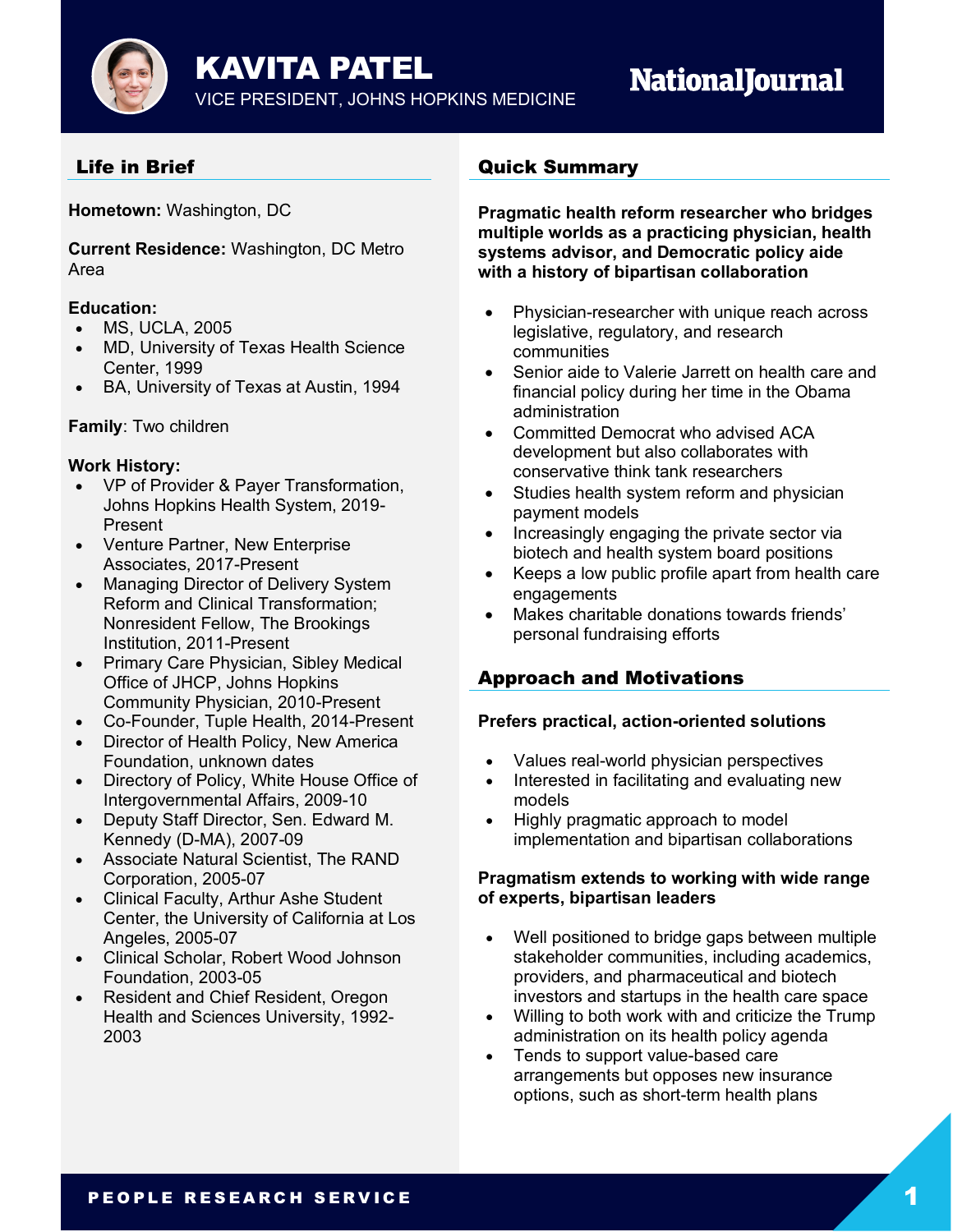# KAVITA PATEL

VICE PRESIDENT, JOHNS HOPKINS MEDICINE

# **NationalJournal**

## Policy Positions and Areas of Focus

**Policy initiatives prioritize innovating care delivery and reforming medical profession**

## **Value-Based Models** *– Focuses on developing innovative payment models that incentivize effectiveness and cost savings*

- At Brookings, helped develop value-based Medicare physician payment models
- Wrote an editorial for *The American Journal of Managed Care* that stresses the implementation of alternative payment models that capture clinical heterogeneity without more administrative complexity
- HHS Secretary Alex Azar commended Patel for laying the groundwork for the Primary Care First Model in April 2019

## **Payment and Delivery System Reform** *– Examines range of reforms and how they physicians and the medical workforce*

- Has discussed salary arrangements as a less risky financial reimbursement option for physicians and specialists
- Analyzed growing shortage of primary care physicians as the US medical education system has produced an increasingly specialized physician workforce

## **Community and Patient-Centered Care** *– Highlights need to address social and other non-medical issues affecting health*

- Supports CMS demonstration programs that offer broad-scale adoption by making small adjustments to improve care coordination and linking social agencies to address behavioral health and substance abuse among Medicare beneficiaries
- Early career focused on community-based participatory research, mental health and substance abuse treatment reform and quality improvement, and patient-centered medical homes
- Has written about and advocates for the Oncology Care Model, a CMMI initiative that seeks to improve care coordination, appropriateness and access

## Core Communities

**Closely connected to policy researchers and reformers working on health policy issues**

### **Bipartisan Think Tank Researchers** *– Long history of research and policy development with bipartisan experts*

- Collaborates with payment reform researchers including Rio Hart of the Obama Foundation and Brookings, and Katherine Hayes, Director of Health Policy at the Bipartisan Policy Center
- Collaborates with John O'Shea, Senior Fellow at the Heritage Foundation, on projects with Brookings

## **Obama WH Health Reform Alum** *– Advised ACA development and implementation*

- Served in Obama administration under Valerie Jarrett as Director of Policy, Office of Public Engagement and Intergovernmental Affairs, Office of the Chief of Staff
- Serves on the Avia Health Innovation board alongside Andy Slavitt, Former Acting Administrator, Centers for Medicare and Medicaid Services
- Worked on ACA development with Robert Kocher, Fmr. Special Assistant to President Barack Obama

### **Value-Based Model Researchers** *– Linked through think tanks and HHS advisory committee*

- Meredith Rosenthal, Professor of Health Economics and Policy, Harvard School of Public Health
- Jenifer Wiler, Executive Vice Chair and Professor, Dept. of Emergency Medicine, University of Colorado
- Len Nichols, Director, Center for Health Policy Research and Ethics, George Mason **University**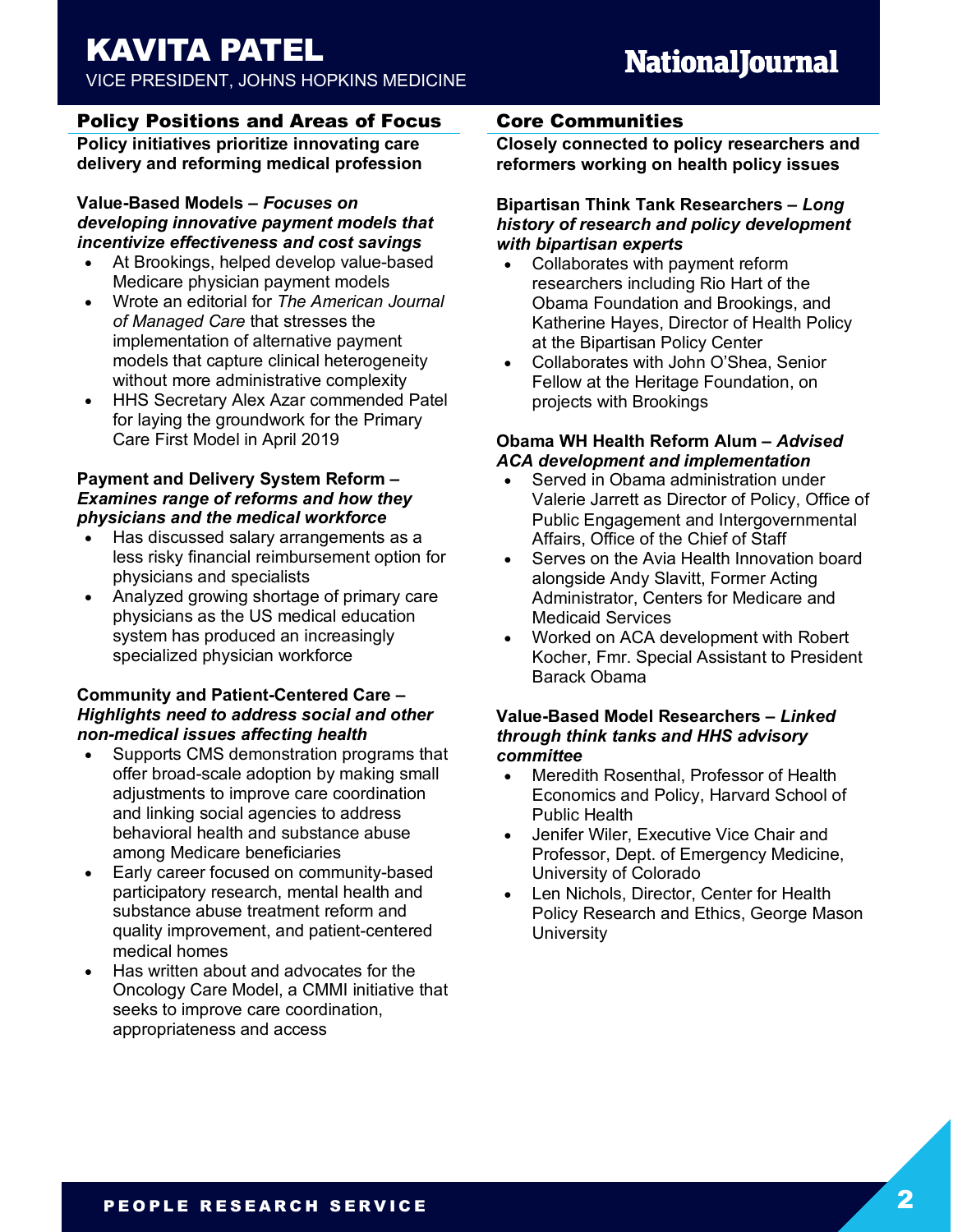## Selected Publications

**Primarily authors scholarly articles and commentary detailing public health issues and research**

#### **Commentary –** *Opinion articles in prominent outlets focusing on significant public health issues*

- "The Contraception War: All You Need To Know," Brookings Institution, September 2015
- With Domitilla Masi, "Five Ways Obamacare has Improved Your Health Care," Newsweek, March 2013

#### **Research Articles –** *Journal articles focus on research related to public health policy*

- With J. McDonough, *From Massachusetts to 1600 Pennsylvania Avenue: Aboard the Health Reform Express*, Health Affairs, 2010
- With D. Fields and E. Leshen, *Analysis & Commentary: Driving Quality Gains and Cost Savings Through Adoption of Medical Homes,* Health Affairs, 2010
- With O. Patterson and F. Weil, *The Role of Community in Disaster Response: Conceptual Models,* Population Research and Policy Review. 2010

## Financial Disclosures and Donors

#### **Sporadically donates to Democratic physician candidates at all levels**

- \$1,000 Val Arkoosh, MD, 2013 (Dem primary)
- \$6,000 Richard Carmona, MD, 2011-12 (AZ Senate Dem primary; Former Surgeon General (2002-06)
- \$1,000 Hillary Clinton, 2016 (Dem primary)

## Media Appearances

**Favors traditional media engagement via liberal TV outlets and beltway health policy sources**

#### **TV –** *Frequent contributor for left-leaning programs on MSNBC and as expert commentator*

• CBS This Morning: Discussed workforce and provider issues, 2013

#### **Radio –** *Appears as expert guest to discuss health policy issues*

- NPR All Things Considered: Interviewed along with Michael Cannon, Cato Institute, by Michael Martin on a number of perspectives driving health policy debates, March 2017
- NPR All Things Considered: Interviewed by Kelly McEvers to discuss strengthening elements of the ACA, March 2017

### **Social media –** *Sporadic engagement, largely through Twitter*

• Sporadic Twitter use, often in the context of organized chats about a specific topic (e.g. physician payment models)

## Speaking Engagements

#### **Frequently discusses health reform at policyoriented events**

- Speaker at SXSW 2019, discussing disruption in health care, care coordination, evidence-based medicine, social determinants of health, and value, March 2019
- A Conversation with Seema Verma, Brookings Institution, discussing improvements to Medicare Part D, October 2018
- Participated in America's Physician Groups' Colloquium 2018 on The Essentials of Value-Based Care, October 2018
- Keynote speaker at the 2018 American Muslim Health Professionals national conference, March 2018